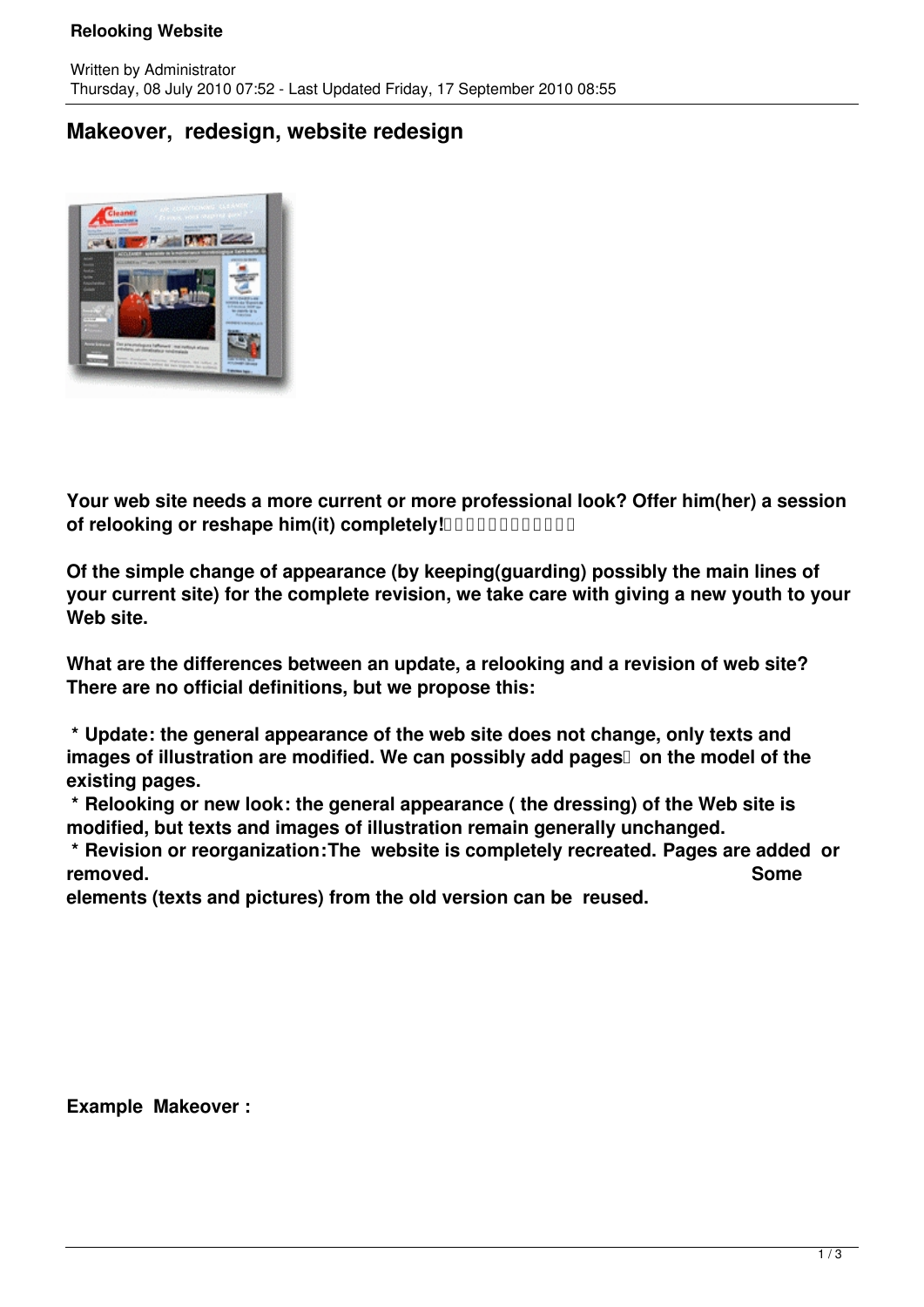## **Relooking Website**

 **Before After**



**This is a potential opportunity to integrate new tools such as a contact form or reservation, an interactive calendar, a newsletter manager, etc..**

|   | ricologi: 21 Janise 2018. |             |                 |                | <b>6 Entramacts contents</b><br>pay agently. |           |         |             | Les delearments gestile series imágina<br>mediatorial<br>$-111$ |  |
|---|---------------------------|-------------|-----------------|----------------|----------------------------------------------|-----------|---------|-------------|-----------------------------------------------------------------|--|
|   | Decembra 2004             |             |                 |                | Janvier 2005                                 |           |         |             | 1 Farmer<br>7000                                                |  |
|   | Lank                      | <b>Hard</b> | <b>Marinezi</b> |                | <b>Just</b>                                  |           | Veskald | <b>Sand</b> | Denverbal                                                       |  |
|   |                           |             |                 |                |                                              |           |         |             |                                                                 |  |
|   | $-0.6$                    |             |                 |                |                                              | $\bullet$ |         |             |                                                                 |  |
|   |                           | $-41$       | $\sim$          | $+11$          |                                              |           | $+ 14$  | $-$         |                                                                 |  |
|   |                           | 4.4 W       |                 | $\blacksquare$ |                                              |           | # 23    |             | $+10$                                                           |  |
| н |                           | 山島市         |                 | $\bullet$ 11   |                                              |           |         |             |                                                                 |  |
|   |                           |             |                 |                |                                              |           |         |             |                                                                 |  |
|   |                           |             |                 |                | Maria Circle 31 (1993)                       |           |         |             |                                                                 |  |